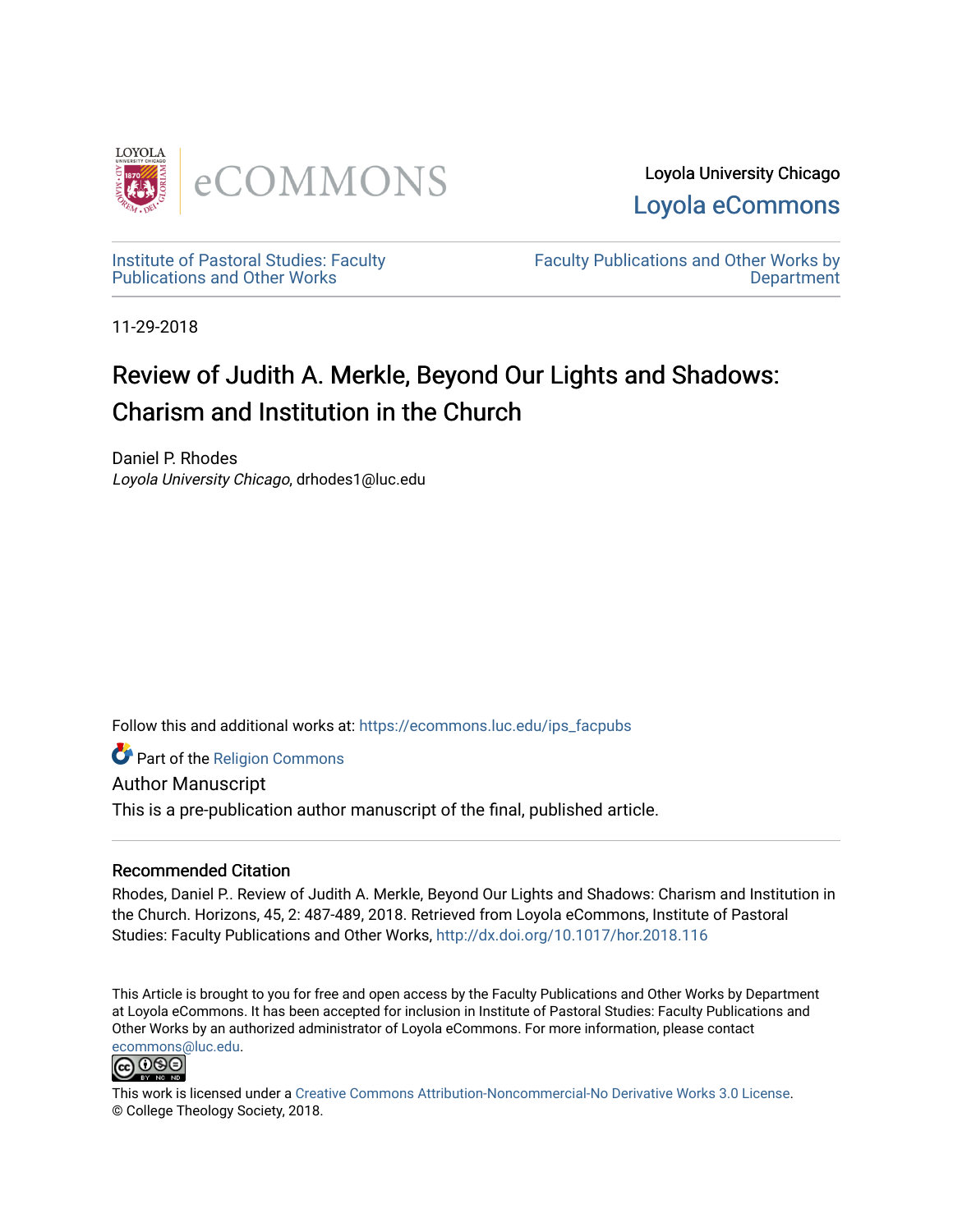*Beyond Our Lights and Shadows: Charism and Institution in the Church*. By Judith A. Merkle. London: Bloomsbury T&T Clark, 2016. xiv + 237 pages. \$106.04.

The Spirit is free but everywhere is in ecclesiastical chains. This may be something of an overstatement, but it gets to the heart of the issue Judith Merkle sets out to address in her study of revitalization and adaptation in Roman Catholicism. Since at least the time of Max Weber, charism and institution have had something of a dialectical relation, the latter seen as the inevitable decline and capture of the former in what Robert Michels famously dubbed the "iron law of oligarchy." Notoriously obscure and ambiguous on the one hand and, yet, greatly over-defined by Weber's typology on the other, charism and its role within the church remain an underdeveloped aspect of the field of ecclesiology. This is complicated more for Catholics due to the association of charism with the institutions of religious orders. Merkle's work thus is a welcome contribution for its willingness to take on an often neglected and complex topic. Its central question focuses on how charism offers a resource for faithful ecclesial renewal in a twenty-firstcentury context of globalism, secularism, pluralism, and advanced technology.

Written for those who want "more," the study seeks to offer construction materials, culled from sociology and theology, for those seeking to move down the paths of renewal, following on the trajectory of Vatican II. The initial three chapters of the book provide a theological, sociological, and ecclesial foundation for charism, exploring the notion and its use. She provides a biblical and theological conception of charism as the Spirit-given power-to-human-flourishing, both in individuals and in institutions. This conception is then situated within the conditions of modern life, through an engagement with sociology. The section concludes with a look at the role of community in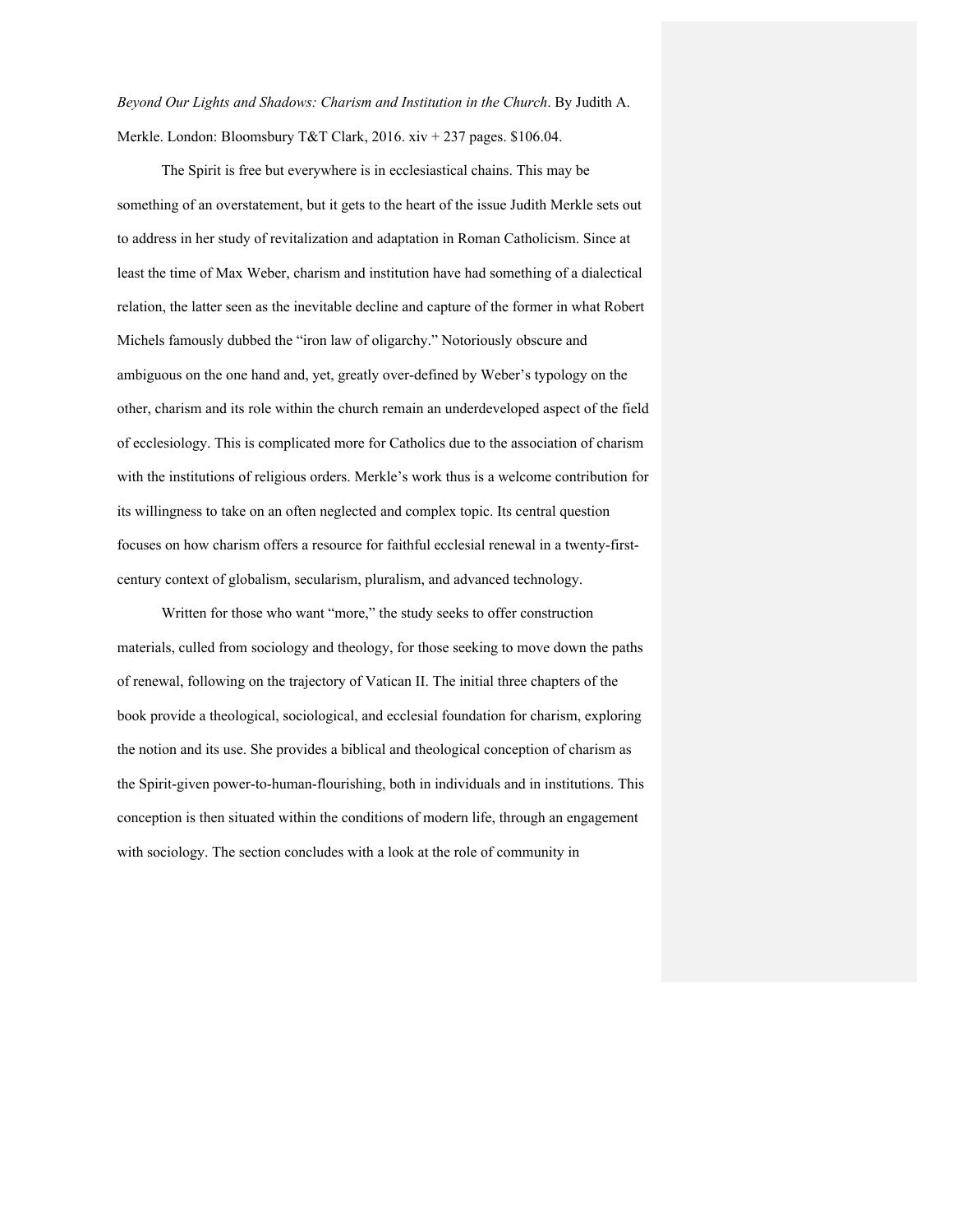contemporary life, indicating the role of the church in mediating, in and through charism, the more of human life.

Part 2 engages the reality of charism within a changing ecclesial context, offering a more detailed look at charism within the church, particularly focused on its presence in the laity. Merkle explores possibilities of renewal within newly emerging groups and communities where more meaningful and mutual connections are being established. She also shows how these new initiatives move beyond ideological entrenchments, tapping into deep desires and ushering in transformative movements that are beginning to reconfigure structures of participation. In the third part, Merkle offers an aggiornamento for charism within a contemporary framework, examining its place in a society of globalization, secularism, and technology. Parts 2 and 3 are the real purchase of the book, providing what I found to be a perceptive account of how an updating of charism might proceed within the church as well as how it might impact wider society. Indeed, her stress on the need for new organizations and structures within the church that identify and incorporate the current expressions of charism, allowing them to reshape our communities, is prophetic and prescient. Additionally, her suggestion that the church need look to its charisms as a means of faithfully responding to forces of globalization and pluralism lays the groundwork for much fruitful reflection.

Yet, for all its insights, as a reader I remain confounded by the study's failure to offer a richer ecclesiology. While the author is clear and adamant about the role of the institution and its tradition as well as emphasizing the gift of charism to each of the baptized, it is not always clear what real participation of the laity means for the church *as church*. Additionally, in her attempt to sketch an alternative to hierarchical and

Rhodes, Daniel 7/23/2018 4:00 PM **Deleted:** n